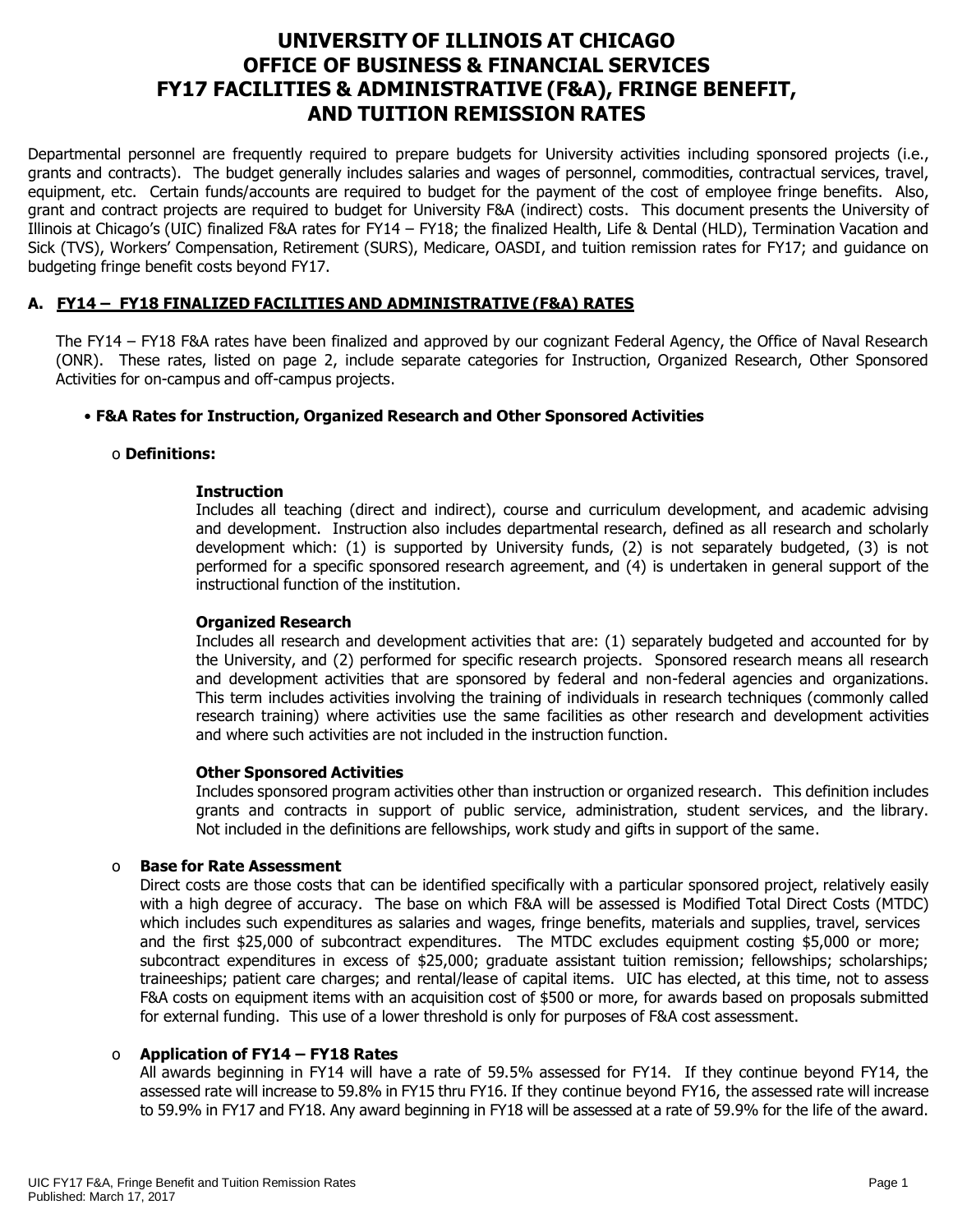# o **Continuing Projects**

Under federal guidelines, rates and bases should continue for the life of the project until a competing renewal is submitted. Therefore, the University will honor the rates in place for continuing projects. Proposals for noncompeting continuations, incremental funding and budget amendments for previously awarded federal projects should use the rates specified in the original award document.

# o **Use of On-/Off-Campus Rate**

The on-campus rate should be used for proposals where all work is done using University facilities. The On-Campus rate is to be assessed except when a portion of the sponsored agreement is performed at an off-campus site. The criteria for utilization of the off-campus rate consists of all of the following: (a) performance at the offcampus site must be on a continuous basis; intermittent performance is not sufficient; (b) the University personnel working or engaged on the project must be physically located at an off-campus site; and (c) the offcampus performance must be of sufficient duration; normally a full semester, summer term or period of performance of the sponsored agreement. The space on the South Campus and at 2242 W Harrison that the University leases to UIC departments is considered off-campus. The off-campus rate will be used for the offcampus portion of the work on a sponsored agreement.

Off-campus costs may include costs incurred at the off-campus site for salaries, related benefits, supplies, utility costs, rent, local travel and other similar costs, which are treated as direct. Travel to and from an off-campus site is considered an off-campus cost.

| <b>Chicago Campus Facilities and Administrative (F&amp;A) Rates</b> |             |             |             |             |             |  |
|---------------------------------------------------------------------|-------------|-------------|-------------|-------------|-------------|--|
| Finalized FY14 - FY18 Rates                                         | <b>FY14</b> | <b>FY15</b> | <b>FY16</b> | <b>FY17</b> | <b>FY18</b> |  |
| Instruction                                                         | 42.4%       | 42.4%       | 42.4%       | 42.4%       | 42.4%       |  |
| <b>Organized Research</b>                                           | 59.5%       | 59.8%       | 59.8%       | 59.9%       | 59.9%       |  |
| <b>Other Sponsored Activities</b>                                   | 36.0%       | 36.0%       | 36.0%       | 36.0%       | 36.0%       |  |
| All Off-Campus Awards (Instruction, Organized Research,             | 26.0%       | 26.0%       | 26.0%       | 26.0%       | 26.0%       |  |
| Other Sponsored                                                     |             |             |             |             |             |  |

#### • **F&A Rates for Clinical Drug Trials**

#### o **Definition**

These include studies performed for private sponsors which involve human subjects in drug protocols.

## o **Base for Rate Assessment**

The base for rate assessment is total direct costs. Total direct costs include all costs charged to a sponsored program account, excluding indirect costs, costs of education allowance and administrative allowances.

## o **FY17 F&A Rate for Clinical Drug Trials**

Clinical drug trials are assessed at a rate of 25.0%. This rate was established during Fiscal Year 1994 for nonfederally funded clinical drug studies and is applied to Total Direct Costs (TDC).

## **B. FY17 GRADUATE ASSISTANT TUITION REMISSION RATE (SPONSORED ACCOUNTS)**

The Fiscal Year 2017 graduate assistant tuition remission rate will remain 42%. Salaries of graduate assistants with tuition and fee waivers are the base for the assessment of the tuition remission rate. This rate is applied to all GA/RA/TAs working on sponsored programs. Please note that the campus also assesses a "GA tuition remission benefit cost" charge on nonsponsored accounts. More information on this charge is available here: Memo on Tuition Remission for Graduate [Assistants](https://www.obfs.uillinois.edu/common/pages/DisplayFile.aspx?itemId=436386).

## **C. FY17 FRINGE BENEFITS RATES (FINALIZED)**

Fringe benefit rates are updated annually and audited and approved by the Federal government near the beginning of each fiscal year. Unlike facilities and administrative cost rates, changes in fringe benefit rates are assessed immediately when they become effective, even if the budgeted rates are different. The UIC FY17 Fringe Benefit rates included in the table on pages 3 and 4 are effective July 1, 2016 with BW 15 and MN 8 pay periods (with the exception of Retirement, which is effective with BW 14 and MN 7). The Health, Life & Dental (HLD), Termination Vacation and Sick (TVS), Workers' Compensation, Retirement (SURS), Medicare, and OASDI rates are finalized. Please refer to [Nessie](http://nessie.uihr.uillinois.edu/cf/benefits/) for detailed information on State of Illinois Plans, Eligibility for State Benefit Plans, and Part-Time Insurance Eligibility for additional fringe benefit eligibility information. Refer to [Substantial](http://www.uic.edu/com/gme/rpm_comp___benefits.htm#real_substantial_pres) Presence for additional fringe benefit information related to residents on J-1, J-2, F-1 and F-2 visas.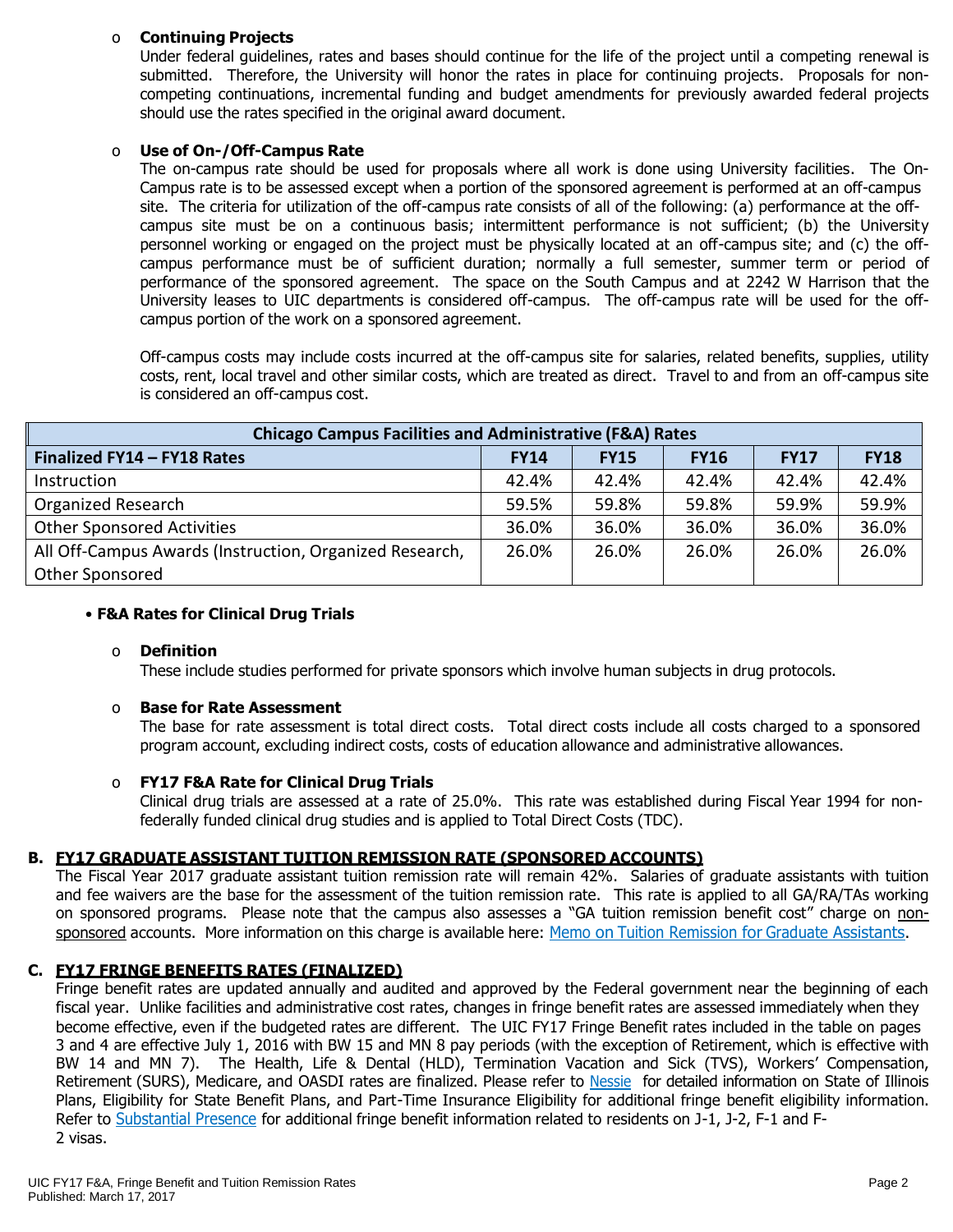The following 2 charts detail the fringe benefit costs by appointment type. The first chart below, details fringe benefit charges to sponsored accounts. The second chart on the following page details fringe benefit charges to non-sponsored accounts. The primary differences between the 2 charts are highlighted in yellow on each chart.

# **CHICAGO CAMPUS FY17 FINAL FRINGE BENEFIT RATES APPLICABLE TO SPONSORED PROJECTS**

This Chart Details Fringe Benefit Rates for Appointments Commonly Charged to Sponsored Projects; It is for Budgeting Purposes and is Not Intended to be Used as a Basis for Determining Benefits Eligibility\*

| <b>Appointment</b>                                                                                            | <b>Total Fringe</b><br><b>Benefits Rate</b> | <b>Finalized</b><br><b>Retirement</b><br>$(SURS)$ ** | <b>Finalized</b><br>Health, Life<br>& Dental | <b>Finalized</b><br>Workers'<br>$Comp+$ | <b>Finalized</b><br>Term.<br><b>Vacation/Sick</b> | <b>Finalized</b><br>Medicare‡ | <b>Finalized</b><br><b>OASDI</b> |
|---------------------------------------------------------------------------------------------------------------|---------------------------------------------|------------------------------------------------------|----------------------------------------------|-----------------------------------------|---------------------------------------------------|-------------------------------|----------------------------------|
| Academic and Non-Academic Employees<br>Eligible for SURS and Insurance*                                       | 39.67%                                      | 12.53%                                               | 24.77%                                       | 0.01%                                   | 0.91%                                             | 1.45%                         |                                  |
| Academic and Non-Academic Employees<br>Eligible for SURS, but Ineligible for Insurance*                       | <b>14.90%</b>                               | 12.53%                                               |                                              | 0.01%                                   | 0.91%                                             | 1.45%                         |                                  |
| Hourly Student Employees Enrolled 6 hours or More (Fall / Spring)<br>Or Enrolled 3 hours or More (Summer)     | 0.01%                                       |                                                      |                                              | 0.01%                                   |                                                   |                               |                                  |
| Hourly Student Employees Enrolled Less Than 6 hours (Fall / Spring)<br>Or Enrolled Less Than 3 hours (Summer) | 7.66%                                       | $\overline{a}$                                       |                                              | 0.01%                                   |                                                   | 1.45%                         | 6.20%                            |
| GA/RA/TAs Enrolled 6 hours or More (Fall / Spring)<br>Or Enrolled 3 hours or More (Summer)                    | 3.47%                                       |                                                      | 3.46%                                        | 0.01%                                   |                                                   |                               |                                  |
| GA/RA/TAs Enrolled Less Than 6 hours (Fall / Spring)<br>Or Enrolled Less Than 3 hours (Summer)                | 11.12%                                      |                                                      | 3.46%                                        | 0.01%                                   |                                                   | 1.45%                         | 6.20%                            |
| <b>Hospital Residents</b>                                                                                     | 38.75%                                      | 12.53%                                               | 24.77%                                       | $\overline{\phantom{0}}$                |                                                   | 1.45%                         |                                  |
| Academic and Non-Academic Employees<br>Ineligible for SURS and Insurance*                                     | 7.66%                                       | $\overline{\phantom{0}}$                             | $\overline{\phantom{0}}$                     | 0.01%                                   |                                                   | 1.45%                         | 6.20%                            |
|                                                                                                               |                                             |                                                      |                                              |                                         |                                                   |                               |                                  |

Research Associates receive fringe benefits that are consistent with their appointment type, detailed above.

Retired employees who are rehired by the University are assessed for Term. Vacation and Sick (.91%), Medicare (1.45%) and Workers' Comp (0.01%).

Fellowships are not assessed fringe benefits.

\*Please refer to the [Nessie](http://nessie.uihr.uillinois.edu/cf/benefits/) for detailed information on State of Illinois Plans, Eligibility for State Benefit Plans, and Part-Time Insurance Eligibility.

\*\* For employees who have elected the self-managed plan, the actual rate of 7.6% will be charged.

\*\* The current annual compensation limit for SURS is \$265,000 (for participants certified on or after July 1, 1996) and \$111,571.63 for new employees hired as of January 1, 2011.

† For Auxiliary Services, the Worker's Compensation rate is 0.28%.

‡This chart includes a Medicare charge for employees hired after 4/1/86. There are no Medicare charges for employees hired before that date.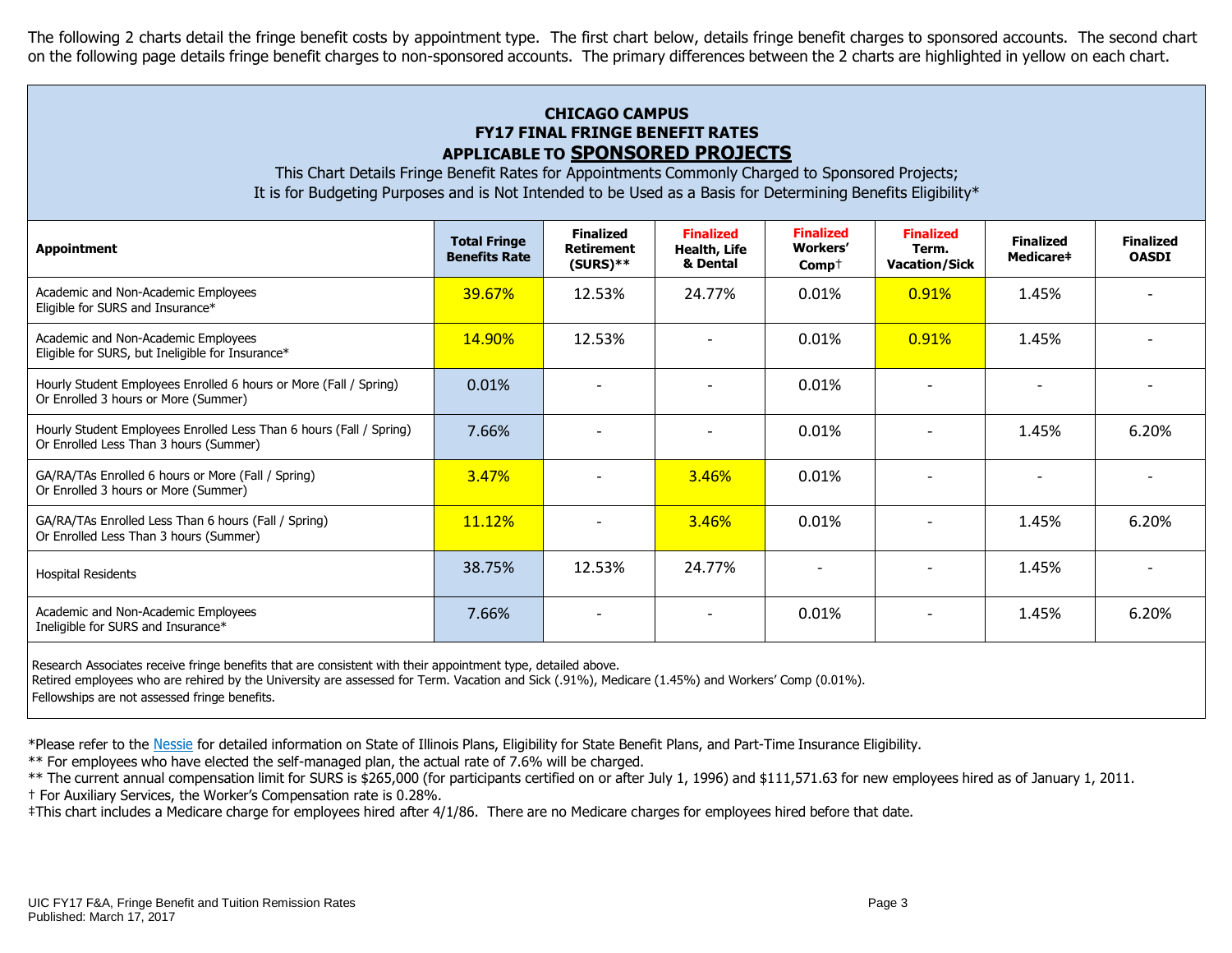# **CHICAGO CAMPUS FY17 FRINGE BENEFIT RATES APPLICABLE TO OTHER ASSESSED ACCOUNTS**

(ADMINISTRATIVE ALLOWANCES, ICR, PRIVATE UNRESTRICTED GIFTS, ETC)

This Chart Details Fringe Benefit Rates for Appointments Commonly Charged to Other Assessed Accounts;

It is for Budgeting Purposes and is Not Intended to be Used as a Basis for Determining Benefits Eligibility\*

| <b>Appointment</b>                                                                                            | <b>Total Fringe</b><br><b>Benefits Rate</b> | <b>Finalized</b><br><b>Retirement</b><br>$(SURS)**$ | <b>Finalized</b><br>Health, Life<br>& Dental | <b>Finalized</b><br><b>Workers'</b><br>$Comp+$ | <b>Finalized</b><br>Term.<br><b>Vacation/Sick</b> | <b>Finalized</b><br>Medicare# | <b>Finalized</b><br><b>OASDI</b> |
|---------------------------------------------------------------------------------------------------------------|---------------------------------------------|-----------------------------------------------------|----------------------------------------------|------------------------------------------------|---------------------------------------------------|-------------------------------|----------------------------------|
| Academic and Non-Academic Employees<br>Eligible for SURS and Insurance*                                       | 38.76%                                      | 12.53%                                              | 24.77%                                       | 0.01%                                          | $\overline{\phantom{a}}$                          | 1.45%                         |                                  |
| Academic and Non-Academic Employees<br>Eligible for SURS, but Ineligible for Insurance*                       | 13.99%                                      | 12.53%                                              |                                              | 0.01%                                          | $\overline{\phantom{0}}$                          | 1.45%                         |                                  |
| Hourly Student Employees Enrolled 6 hours or More<br>(Fall / Spring) Or Enrolled 3 hours or More (Summer)     | 0.01%                                       |                                                     |                                              | 0.01%                                          |                                                   |                               |                                  |
| Hourly Student Employees Enrolled Less Than 6 hours<br>(Fall / Spring) Or Enrolled Less Than 3 hours (Summer) | 7.66%                                       |                                                     |                                              | 0.01%                                          |                                                   | 1.45%                         | 6.20%                            |
| GA/RA/TAs Enrolled 6 hours or More (Fall / Spring)<br>Or Enrolled 3 hours or More (Summer)                    | 0.01%                                       |                                                     |                                              | 0.01%                                          |                                                   |                               |                                  |
| GA/RA/TAs Enrolled Less Than 6 hours (Fall / Spring)<br>Or Enrolled Less Than 3 hours (Summer)                | 7.66%                                       |                                                     |                                              | 0.01%                                          |                                                   | 1.45%                         | 6.20%                            |
| <b>Hospital Residents</b>                                                                                     | 38.75%                                      | 12.53%                                              | 24.77%                                       |                                                | $\overline{\phantom{0}}$                          | 1.45%                         |                                  |
| Academic and Non-Academic Employees<br>Ineligible for SURS and Insurance*                                     | 7.66%                                       |                                                     |                                              | 0.01%                                          |                                                   | 1.45%                         | 6.20%                            |
|                                                                                                               |                                             |                                                     |                                              |                                                |                                                   |                               |                                  |

Research Associates receive fringe benefits that are consistent with their appointment type, detailed above.

Retired employees who are rehired by the University are assessed for Term. Vacation and Sick (0.91%), Medicare (1.45%) and Workers' Comp (0.01%).

Fellowships are not assessed fringe benefits.

\*Please refer to the [Nessie](http://nessie.uihr.uillinois.edu/cf/benefits/) for detailed information on State of Illinois Plans, Eligibility for State Benefit Plans, and Part-Time Insurance Eligibility.

\*\* For employees who have elected the self-managed plan, the actual rate of 7.6% will be charged.

\*\* The current annual compensation limit for SURS is \$265,000 (for participants certified on or after July 1, 1996) and \$111,571.63 for new employees hired as of January 1, 2011. † For Auxiliary Services, the Worker's Compensation rate is 0.28%.

‡This chart includes a Medicare charge for employees hired after 4/1/86. There are no Medicare charges for employees hired before that date.